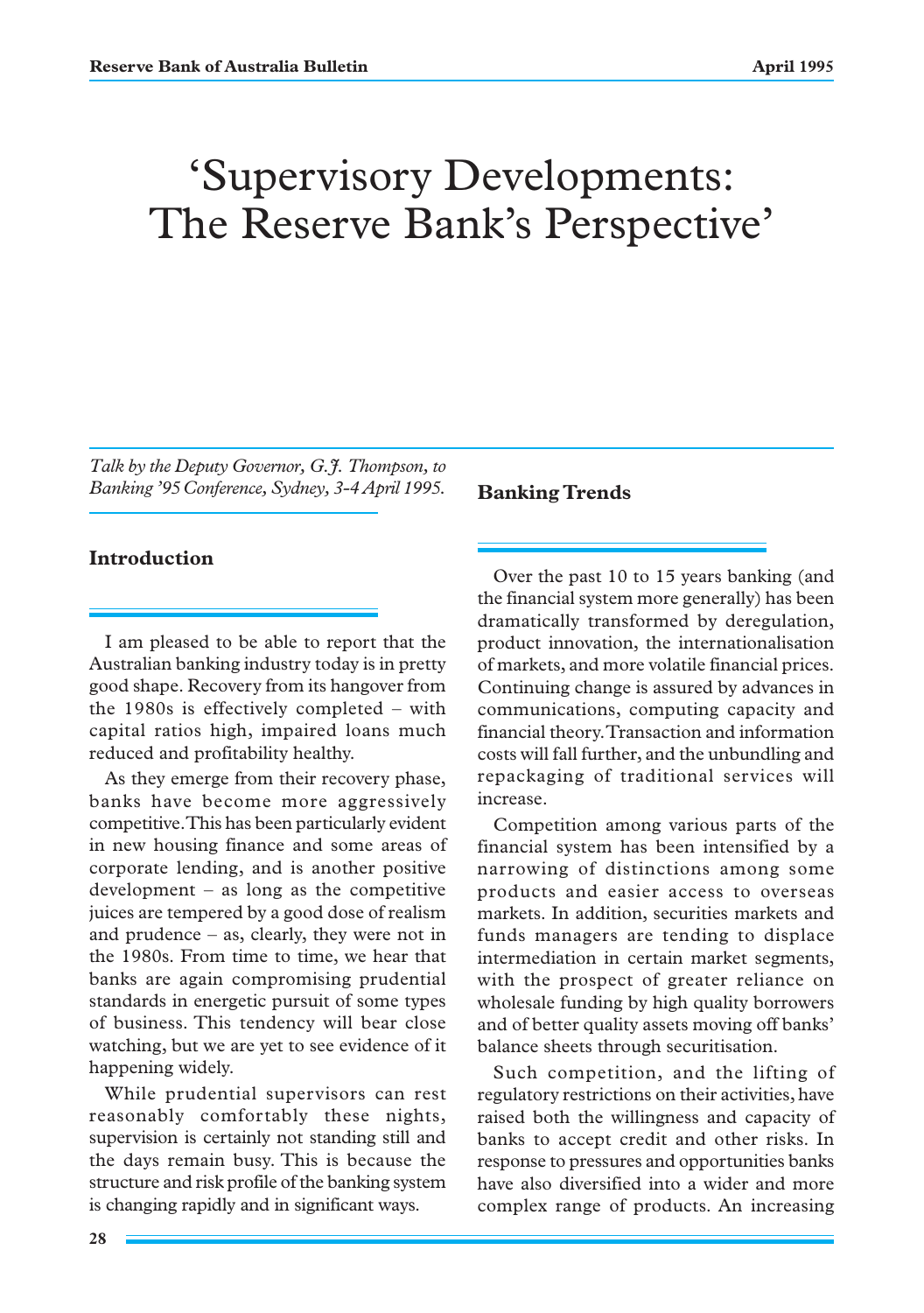proportion of their revenues comes from feebased and other off-balance sheet activities, including advisory and funds management services, back-up facilities for capital markets participants, and proprietary trading in foreign currencies, securities and derivatives.

While the fundamental credit and market risks for banks in many of these activities are not new, they have become more difficult to measure and manage. Meanwhile some risks are newer: the marketing of more complex products, often combined with a shift in relationships from borrower/lender to adviser/ agent, has altered legal responsibilities and increased 'moral' or 'reputational' risks. These have been highlighted in recent times by large compensation claims against banks in the United States and elsewhere.

The narrowing  $-$  but not elimination  $-$  of differences among certain products and the ambition of some institutions to offer one-stop financial shops have encouraged marketing alliances and financial conglomeration. (It is notable, however, that the early international euphoria for 'bancassurance' seems to have been tempered a good deal by hard experience.) Conglomerates pose a number of interesting challenges for supervisors, as well as for their own managers.

I would like to talk about two main topics – the Reserve Bank's general approach to bank supervision in this environment, and supervisory responses to the growth of financial conglomerates.

### **Bank Supervision**

#### **(a) The framework**

I hope it is not too difficult to discern the general thinking behind our supervisory policies, but it is useful to spell this out from time to time.

At the outset, three basic points should be emphasised.

• Banking is too important *not* to be supervised. Partly, this is a matter of its size in the financial system: Australian banks control directly almost half of financial system assets, and indirectly another 12 per cent. Supervision is also important because of the ease with which problems in one bank can spread to otherwise sound institutions – innocent bystanders – either through its failure to meet obligations to them (including in the payments system) or through damaging depositor confidence.

- At the end of the day, no supervisory system can *ensure* that a bank won't get into serious trouble. Contrary to the illinformed comment one sees from time to time, supervision in Australia does not and cannot purport to guarantee a bank against insolvency. Our slightly more modest aims are to reduce the likelihood of this happening, to protect the interests of depositors in the event of serious problems and, if a bank did fail, to seek to limit flowon damage elsewhere in the financial system. It should go without saying that the main responsibility for the prudently profitable operation of a bank lies with its directors and the senior managers who oversee day-to-day operations. They do well to see the supervisor as an ally, but not an alibi for any lack of diligence on their part.
- Supervision can be costly. Within its limits, supervision undoubtedly promotes the soundness of banks and fosters public confidence in them. It can also, however, entail certain costs. These include the resources which banks devote to consultation with supervisors, to statistical reporting and extra audit fees, although I doubt that these are very significant in practice in Australia. (Most of the data required by a supervisor should be of intrinsic interest also to a bank's managers.) Larger costs would come from supervisory restrictions which curbed banks' flexibility to innovate and adapt, to take or create new business opportunities. Such consequences might be justifiable in the interests of stability, but the potential damage needs to be recognised and avoided wherever practicable. In other words, supervision should interfere with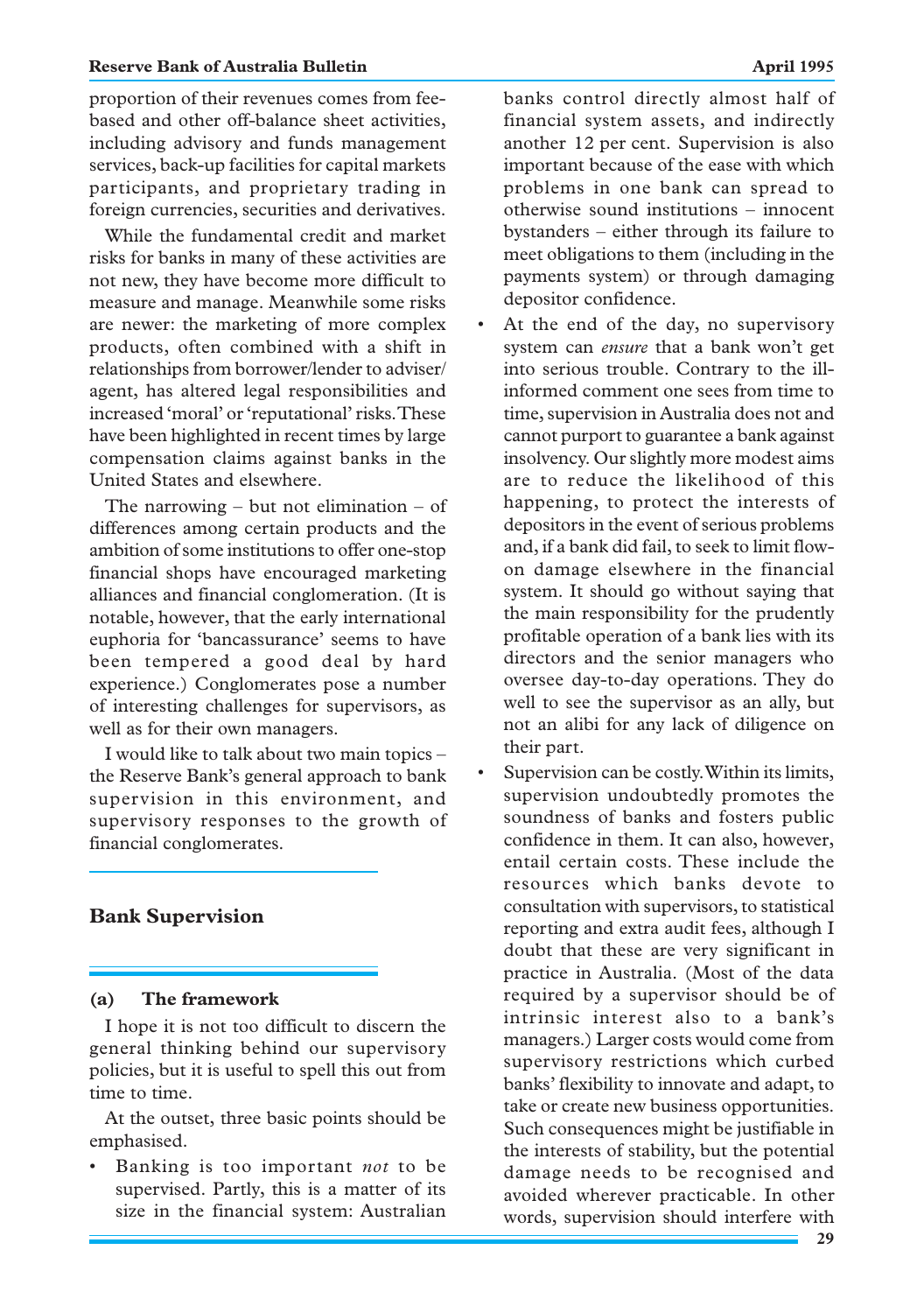the commercial ambitions of banks only when there is clear prudential justification.

Within this broad framework, there are *three key elements* in our supervision – one which has been a cornerstone for some time and two which are becoming more important as the complexity of banking increases.

The first is *capital adequacy*. Banks need a level of capital commensurate with the risks of loss in their business. A good level of capital cannot prevent a bank being weakened by poor management or bad luck, but it is a source of market confidence and will give a breathing space for survival which is not available to less well capitalised banks. Since the mid 1980s Australian banks have had to hold a minimum amount of capital in proportion to the credit risks they carry. Soon there will also be capital requirements for market risks – that is, risks from volatility in interest rates, exchange rates and equity prices.

The second element is good *information*. The experience of the 1980s drove home to many banks – and their supervisors - the pressing need for more accurate, relevant and timely information on asset quality. Again, better information will not necessarily stop a bank getting into difficulty, but it could help to prevent a blind accumulation of problems and should assist in identifying weaknesses before they become full-blown. The earlier a weakness is identified the easier it is to organise a remedy – which might mean closer nursing of impaired loans, or topping up capital. One important example of our work in this area was the design, with banks and their external auditors, of more objective and consistent reporting guidelines for impaired assets.

Information about banks is important in another way – helping the market to differentiate between the well-run and the poorly managed so it can apply appropriate disciplines to the latter. While we do not believe supervision can rely as heavily on public disclosure as some have advocated – because that entails unrealistic expectations of depositors – we do support high standards of disclosure about banks' activities. Our guidelines for reporting impaired assets are being carried through to their public accounts. We also support improvements in banks' public reporting of derivatives operations.

Information plays a key role in one other respect. This is in our requirements that banks disclose to depositors/investors how far they can and – the key point – cannot rely on the support of a bank itself when they deal with an associate of that bank. Such requirements have become essential for letting banks diversify into such 'non-banking' activities as funds management.

The final element of growing importance in bank supervision is a focus on internal *risk management systems*. Management systems and information are clearly two sides of the one coin – accurate, timely information is both a key input to and an output of a useful management system.

We have long recognised the need for robust systems to manage risks but our interest has been sharpened for a couple of reasons. First, the biggest bank losses in the early 1990s were closely correlated with internal systems which were either poorly designed or had broken down in the late 1980s. As a result, in the past couple of years we have spent a lot of time looking at credit management systems and developing benchmarks for 'good practice'. One outcome is that we now expect banks generally to use a grading system to give a snapshot of the overall quality of their loan portfolios and to track changes in that.

The other reason for focusing on management systems is that the complexity of risk assessment in the more sophisticated banks is making simple rules of thumb less appropriate in determining what, for instance, are adequate amounts of capital or liquid assets. On the other hand, relatively simple approaches can remain suitable for banks with a narrower range of activities.

One way for us to get better acquainted with banks' risk management systems has been the program of specialised visits which commenced in 1992. These visits help us to assess whether systems for monitoring and controlling risk are prudent, operating effectively and generally consistent with good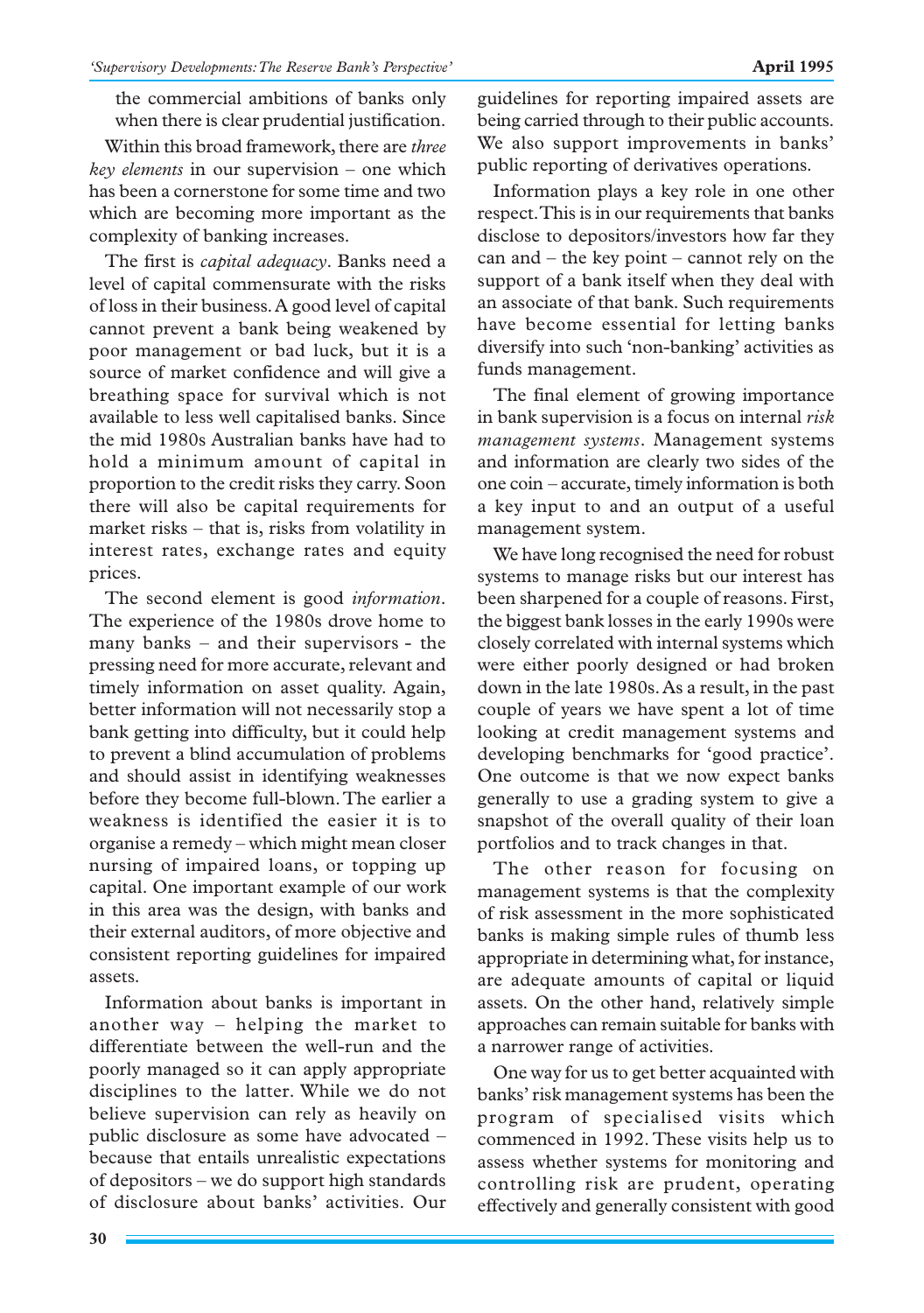#### **Reserve Bank of Australia Bulletin April 1995**

industry practice; they also strengthen our ability to direct in-depth investigations into the affairs of a bank should serious doubts arise as to its soundness. Visits conclude in a session with bank management where we seek to clarify issues which have arisen and discuss our observations, including the need for corrective action if deficiencies seem present.

Until recently our on-site work focussed on systems for managing credit risk, but at the end of 1994 we began a parallel program related to trading and treasury activities. By the end of this year, we expect to have visited all banks at least once and to be into a second round on asset quality; we also expect to have completed market risk visits to banks with substantial treasury operations.

The importance of strong control systems has been emphasised in supervisory consideration of derivatives activities, which are both complex and involve the potential of large losses accumulating rapidly. The recent Barings collapse appears to have been caused more by systems failure than by any newly discovered dangers in the relatively simple derivatives on which the losses were made. There are now international benchmarks of best practice for management of derivatives. Our 1994 survey indicated that Australian standards measure up quite well, but there is always room for improvement.

#### **(b) Two cases**

Let me illustrate how these general features of our supervisory approach apply to a couple of current policy issues.

We have been reviewing guidelines on banks' involvement in *securitisation*. Our 1992 guidelines restricted significantly the extent to which a bank could provide credit enhancement and liquidity support to securitisation schemes for assets originating on that bank's balance sheet. Our concern was with obligations – both legal and commercial – which might fall back on a bank if investors were disappointed in the performance of a securitisation vehicle with which a bank had close association. Banks argued that these guidelines effectively denied them the benefits of securitising assets.

The outcome of our review, almost finalised, will be guidelines which:

- lessen the previous constraints on securitisation, while
- more clearly specifying the capital requirements against risks to which a bank is exposed by the legal structure of a securitisation vehicle, and
- tightening disclosure requirements to ensure that investors understand they have no claim, beyond what is specified in that legal structure, against the bank itself if investments perform poorly.

Another topical policy area, both in Australia and internationally, is *market risk*. As noted earlier, it is intended that banks be obliged to hold capital against their market risks, but the measurement of those risks and capital requirements is complicated, more than for credit risk. Originally, the Basle Committee on Banking Supervision proposed that a standard model be imposed on all banks for these purposes. Banks and many supervisors (including ourselves) argued against this on the grounds that some banks already used very sophisticated models to manage market risk. Imposing on these banks the cost of parallel calculations with an inferior standard model for regulatory purposes made little sense.

When the Basle Committee issues revised guidelines later this year they will almost certainly include room for regulators to recognise banks' own systems, as long as they come up to certain minimum standards, in determining how much capital has to be held. This approach would require us to be knowledgeable about the relevant systems and the visits described above will be helpful for this purpose. We would not see this as getting us too close to banks' day-to-day operations, with all the attendant risks. Rather, it would be consistent with reassuring ourselves that the management and Boards of banks are taking their responsibilities seriously.

#### **Financial Conglomerates**

In supervision, the Reserve Bank's direct interests are very much confined to banks and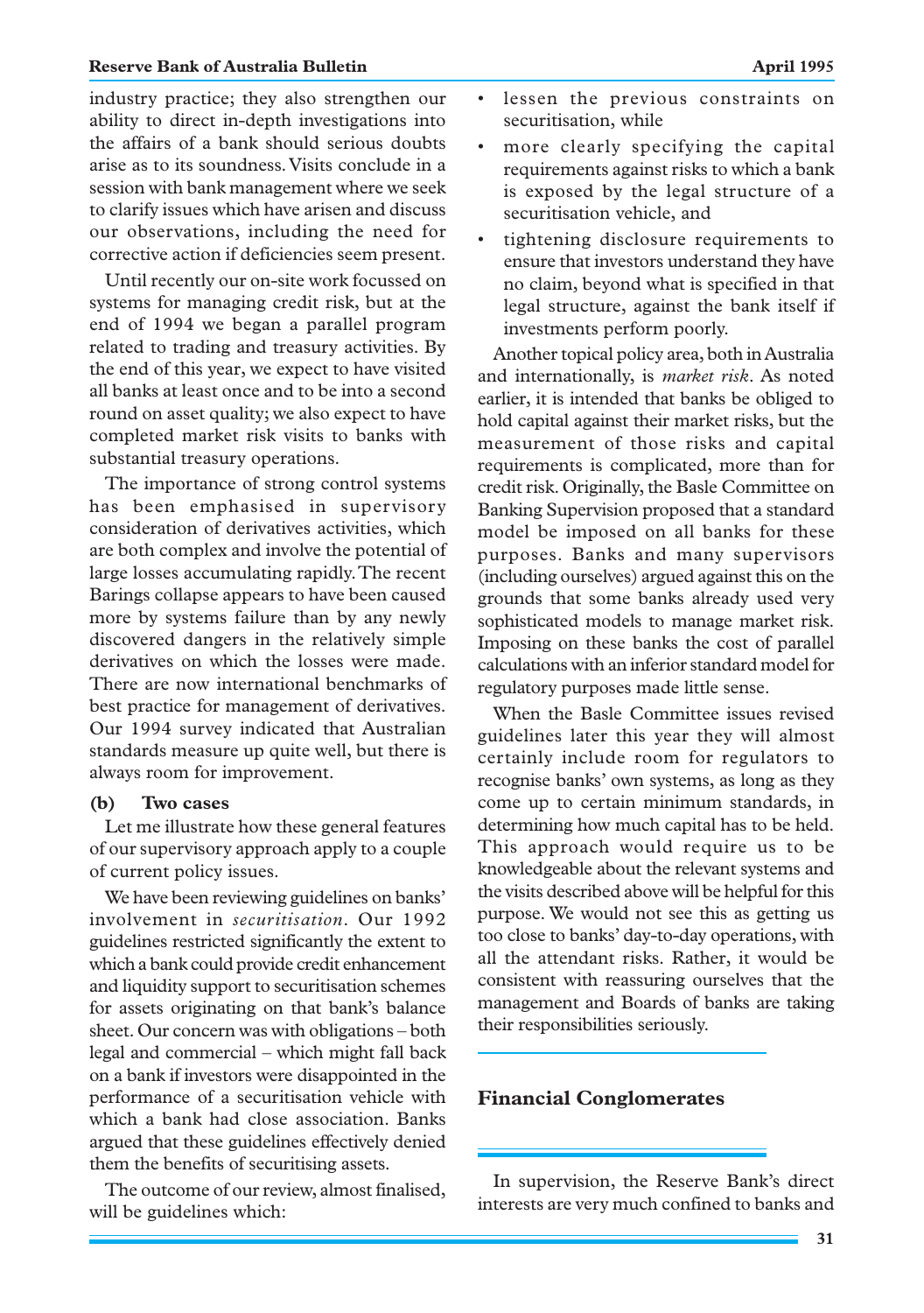their depositors. While banks have been allowed to expand into business such as life insurance and funds management through subsidiaries, this is only on the basis that:

- the bank's direct exposures through credit or liquidity support are strictly limited and subject to capital requirements, and
- the bank and its subsidiaries (or other associates) must be clearly differentiated for customers.

These are the main elements of our so-called 'separation policy' which has firm basis in the provisions of the *Banking Act.*

It would, however, be totally unrealistic for us to take no further interest in the subsidiaries of a bank since it is inconceivable that a bank would not be tainted, at least, by a serious problem in a close associate. More broadly, we are keenly concerned with financial conglomerates because we have an interest in the health and efficiency of the financial system as a whole.

Financial conglomerates have always been with us, but they are becoming more common and are tending to bring together a broader range of activities than in the past. Of the thirty largest financial entities in Australia, accounting for three quarters of financial system assets, virtually all are conglomerates.

For the Bank and other prudential supervisors, the main concerns about conglomerates are:

- they might be more difficult to manage than institutions with a more specialised focus;
- they can be less transparent than simpler institutions – for instance, assessment of financial strength can be complicated by intra-group shuffling;
- problems in one part of a group can be communicated directly or indirectly to otherwise-healthy parts – contagion risk or 'guilt by association';
- problems of transparency and contagion can be a particular worry when significant parts of a group are not overseen by any prudential supervisor or regulator; and
- the priorities of supervisors with responsibilities for different parts of a

group might not coincide.

We are fortunate that Australian conglomerates have some features which lessen these concerns:

- most are engaged only in financial activities;
- these activities are mostly supervised, and only a small number of official agencies is involved; and
- most of our conglomerates are dominated by one member, usually a bank or an insurance company. For instance, of the 16 largest conglomerates which include a bank, the bank itself accounts for more than 75 per cent of total Australian assets in 11 cases. Similarly, in the three largest conglomerates not including a bank, a life insurance company has more than 75 per cent of total assets.

There are no international standards for supervising financial conglomerates but some commonsense principles are widely accepted:

- the need for transparency of structures, so that supervisors can track intra-group transactions and understand lines of management accountability;
- 'fitness' tests for dominant owners and senior management;
- that all significant parts of a conglomerate should be supervised by an agency with adequate authority; and
- the critical importance of co-operation among the regulators involved with different parts of a group, including willingness to exchange information.

Australia rates fairly well on these criteria. As I noted earlier, conglomerate structures are, in the main, relatively simple and wellcovered by supervision while ownership tests for major institutional groups are quite stringent.

As to co-operation among regulators, we have the *Council of Financial Supervisors*, established in 1992. Its members are the Reserve Bank, the Insurance and Superannuation Commission, the Australian Financial Institutions Commission and the Australian Securities Commission. Together, these agencies have authority over institutions